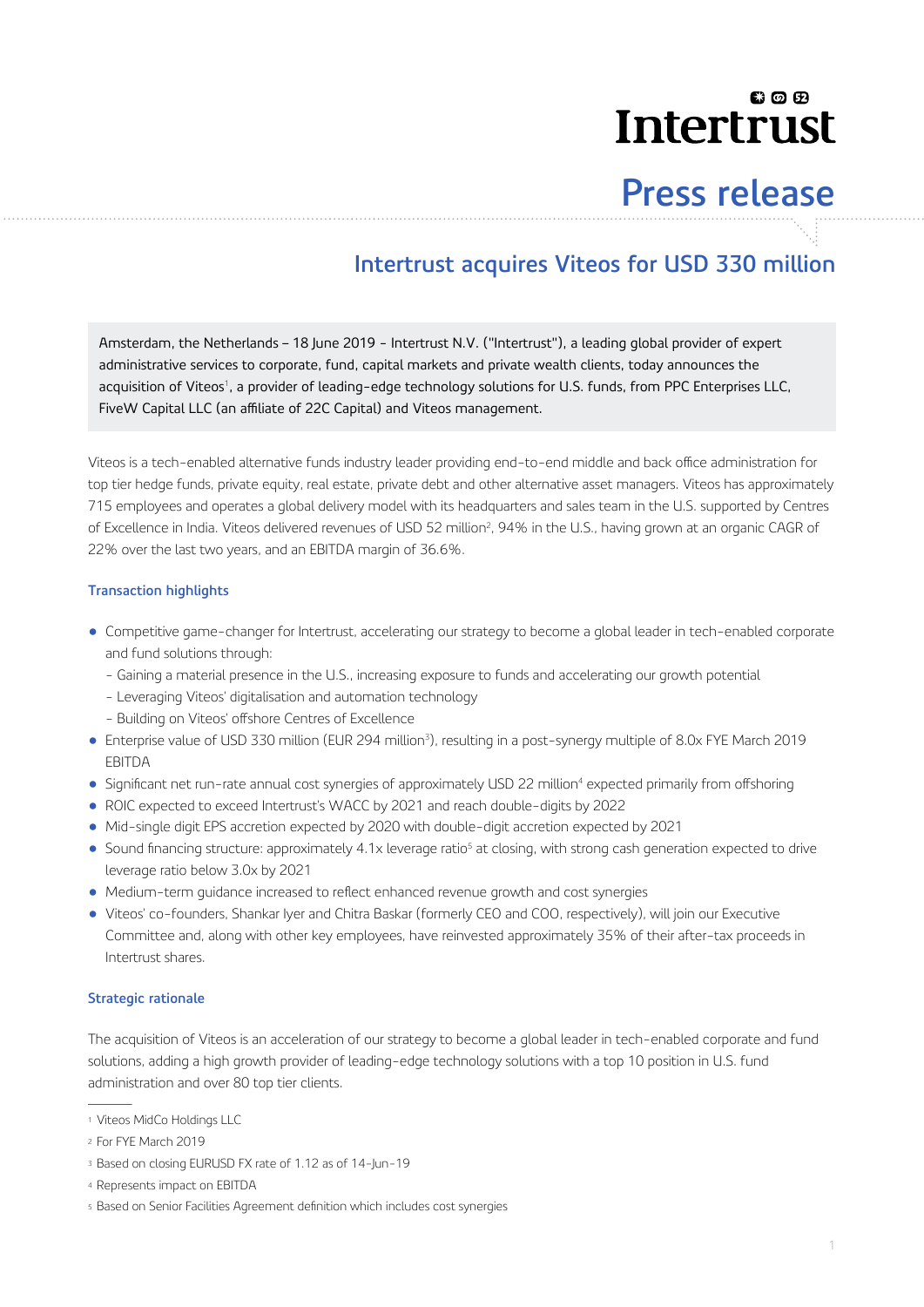The combined group will build on the existing technology partnership between the two companies and the professional relationships between the management teams to drive further growth and lead the digitalisation and innovation of the industry. Viteos' world-class client base and technology solutions, developed by a team of 130 technology experts, significantly expand the market potential for Intertrust into higher growth adjacencies with attractive cross-selling and upselling opportunities.

The acquisition of Viteos meets the strategic and M&A objectives set out in our Capital Markets Day and, in particular, delivers:

- Meaningful presence in the U.S. and increased exposure to funds the combined group will hold a top 10 position in U.S. fund administration providing mission-critical services to asset managers.
- Accelerated growth potential Viteos brings new clients, services and technology solutions which expand Intertrust's market potential into higher growth adjacencies with an annual market value of >EUR 3.5 billion, resulting in a total market potential in excess of EUR 10.0 billion growing at 4-6% per annum (up from EUR 6.5 billion growing at 3-5%).
- Strengthened technology foundation Viteos is at the forefront of digitising and automating fund administration with leading-edge technologies including blockchain, workflow automation, RPA<sup>6</sup> , and digitalisation/OCR<sup>7</sup> . Leveraging these tools, the combined group will have the potential to drive incremental revenue growth through service innovation and reduce costs through service automation.
- Significant step towards operational excellence building on Viteos' offshore Centres of Excellence in India will allow us to fast-track our standardisation, centralisation and shared services initiatives, improving the efficiency and quality of our services.

### Commenting on today's announcement, Stephanie Miller, CEO of Intertrust, said:

"Today I am thrilled to announce the acquisition of Viteos. This is a significant leap forward for Intertrust which will *accelerate our strategy in every way.*

"*The combination of these world-class businesses enhances our global position in fund services, expands our presence in the* U.S. and unlocks many opportunities to cross-sell our products and services. It will provide tremendous benefits to our *existing clients through advanced technology, a digitised delivery model and a solution-oriented service suite. With the addition of over 700 employees including 130 technology experts, I am particularly excited for the future innovations that our combined organisation will bring to the industry.*

*"These benefits are reflected in the strong value creation from the transaction in the form of double-digit ROIC, double-digit EPS accretion as well as increased growth and margin guidance.*

*"Furthermore, we welcome a Viteos team who is dynamic, engaged and will further our goal of becoming the employer of choice in our industry. Earlier this year Intertrust started a powerful collaboration with Viteos. Today we move forward together as one company to lead the digitalisation and innovation of our industry."*

#### Shankar Iyer, CEO of Viteos, said:

*"This is a very exciting opportunity for Viteos to become an integral part of a successful, global business. We have longstanding relationships with the Intertrust team who are familiar with our industry-leading technology solutions. By bringing together our complementary strengths and capabilities, we will significantly enhance the future prospects for the* 

<sup>6</sup> RPA = Robotic Process Automation

<sup>7</sup> OCR = Optical Character Recognition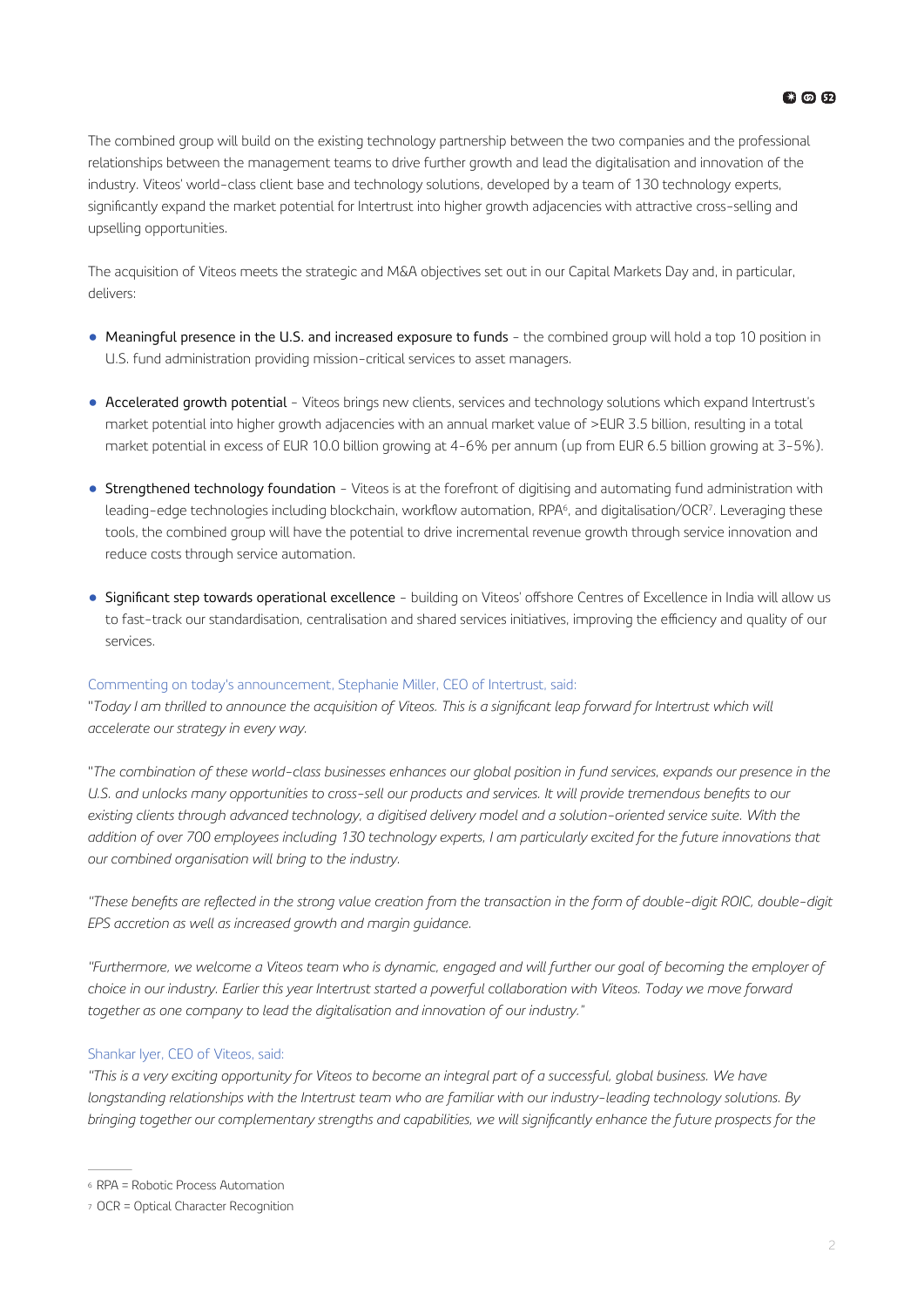*combined group. We look forward to working with Stephanie and her team and are deeply committed to delivering on our shared strategic objectives."*

### **Financial benefits**

The acquisition of Viteos has compelling financial benefits. The transaction is expected to deliver mid single-digit EPS accretion in the first full year of ownership (2020) and double-digit EPS accretion by 2021 including phased synergies. The ROIC of the transaction is expected to exceed Intertrust's WACC by 2021 and reach double-digits by 2022 including phased synergies.

USD 22 million of net run-rate annual cost synergies have been identified on a detailed bottom-up basis by Intertrust, Viteos and an expert offshoring consultancy. The synergies will primarily come from offshoring selected support functions for client-facing teams, back office and IT support, with India Centres of Excellence balancing existing jurisdictions and enabling 24-hour support for our clients. We expect to deliver approximately 90% of the synergies by 2021 with approximately 20% coming through by 2020. The aggregate one-off costs over the period to deliver the synergies are estimated at approximately USD 30 million.

### **Terms and financing**

The enterprise value for the acquisition is USD 330 million (EUR 294 million), resulting in a pre-synergy multiple of 17.3x FYE March 2019 EBITDA. Including net run-rate annual cost synergies of USD 22 million, the equivalent post-synergy multiple is 8.0x FYE March 2019 EBITDA.

The acquisition was funded through debt (new USD 150 million term loan plus RCF) and cash on balance sheet with USD 11 million re-invested by Viteos' management and key employees in Intertrust shares. Leverage ratio<sup>8</sup> at closing amounts to approximately 4.1x and is expected to decrease to below 3.0x by 2021.

Following receipt of regulatory approvals, simultaneous signing and closing of the transaction occurred on 17 June 2019.

### **Guidance**

In connection with the acquisition of Viteos, Intertrust is increasing its medium-term guidance as follows:

- 4-6% underlying revenue growth year-on-year<sup>9</sup> (increased from 3-5%);
- Adjusted EBITA margin of at least 40% for 2021 (increased from at least 38%), from at least 36% in 2019 (unchanged);
- Capex around 2% of revenue in the medium-term (unchanged) and up to 3% in early years to deliver the Centres of Excellence;
- Effective tax rate of around 21% (19% previously);
- Dividend policy and target leverage ratio remain unchanged.

### Analyst call / webcast

Today, Intertrust's CEO Stephanie Miller and CFO Hans Turkesteen will host an analyst and investor webcast and conference call at 10:00am CET. The presentation and playback of the webcast and call will be made available on Intertrust's [corporate](https://www.intertrustgroup.com/investors) [website.](https://www.intertrustgroup.com/investors) The webcast can be accessed [here.](https://channel.royalcast.com/webcast/intertrustgroupinvestors/20190618_1/)

<sup>8</sup> Based on Senior Facilities Agreement definition which includes synergies

<sup>9</sup> Underlying: Current and prior period at constant currency and, if applicable, including pro forma figures for acquisitions, based on closing EURUSD FX rate of 1.12 as of 14-June-19